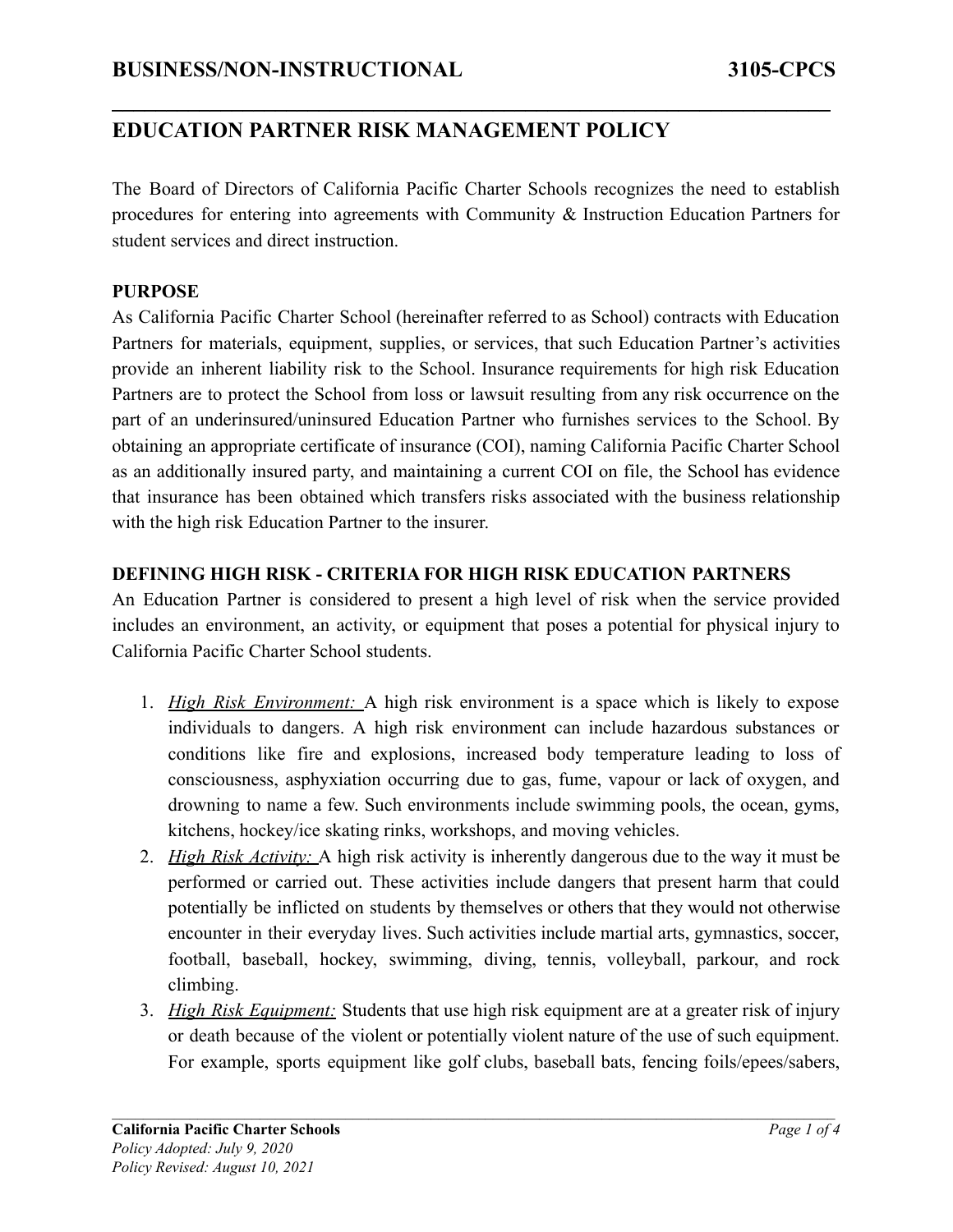arrows, cleats, hockey sticks, and ice skates can inflict grievous harm, even when used properly in case of an accident. Gym equipment can also be dangerous when used properly or improperly. Even cooking equipment such as hot cookware and kitchen knives can place students at a high risk of injury.

**\_\_\_\_\_\_\_\_\_\_\_\_\_\_\_\_\_\_\_\_\_\_\_\_\_\_\_\_\_\_\_\_\_\_\_\_\_\_\_\_\_\_\_\_\_\_\_\_\_\_\_\_\_\_\_\_\_\_\_\_\_\_\_\_\_\_**

#### **CURRENT HIGH RISK LIST**

California Pacific Charter School reserves the right to determine whether an education partner is defined as high risk. For the purposes of the School, the following services have been determined to be moderate to high risk. This list is not all inclusive; as new types of Education Partners apply to be affiliated with the School, they will be evaluated based on the board approved process and criteria.

- a. Martial Arts
- b. Crossfit/Personal Fitness/Gym/Weights
- c. Swim/Diving/Aquatics/Water Polo
- d. Gymnastics/Aerial
- e. Horseback Riding
- f. Animal Husbandry/Hands-on Agricultural Experiences
- g. Cooking
- h. Fencing
- i. Archery
- j. Recreational (City, Athletics)
- k. Dance/Ballet/Jazz
- l. Skateboarding/Roller Blading/Roller Skating
- m. Surfing
- n. Parkour
- o. Rock Climbing
- p. Ice Skating/Hockey
- q. Soccer
- r. Yoga/Aerial Yoga/Pilates
- s. Ziplining
- t. Sailing
- u. Welding/Carpentry
- v. Tennis/Badminton
- w. Baseball/Softball
- x. Golf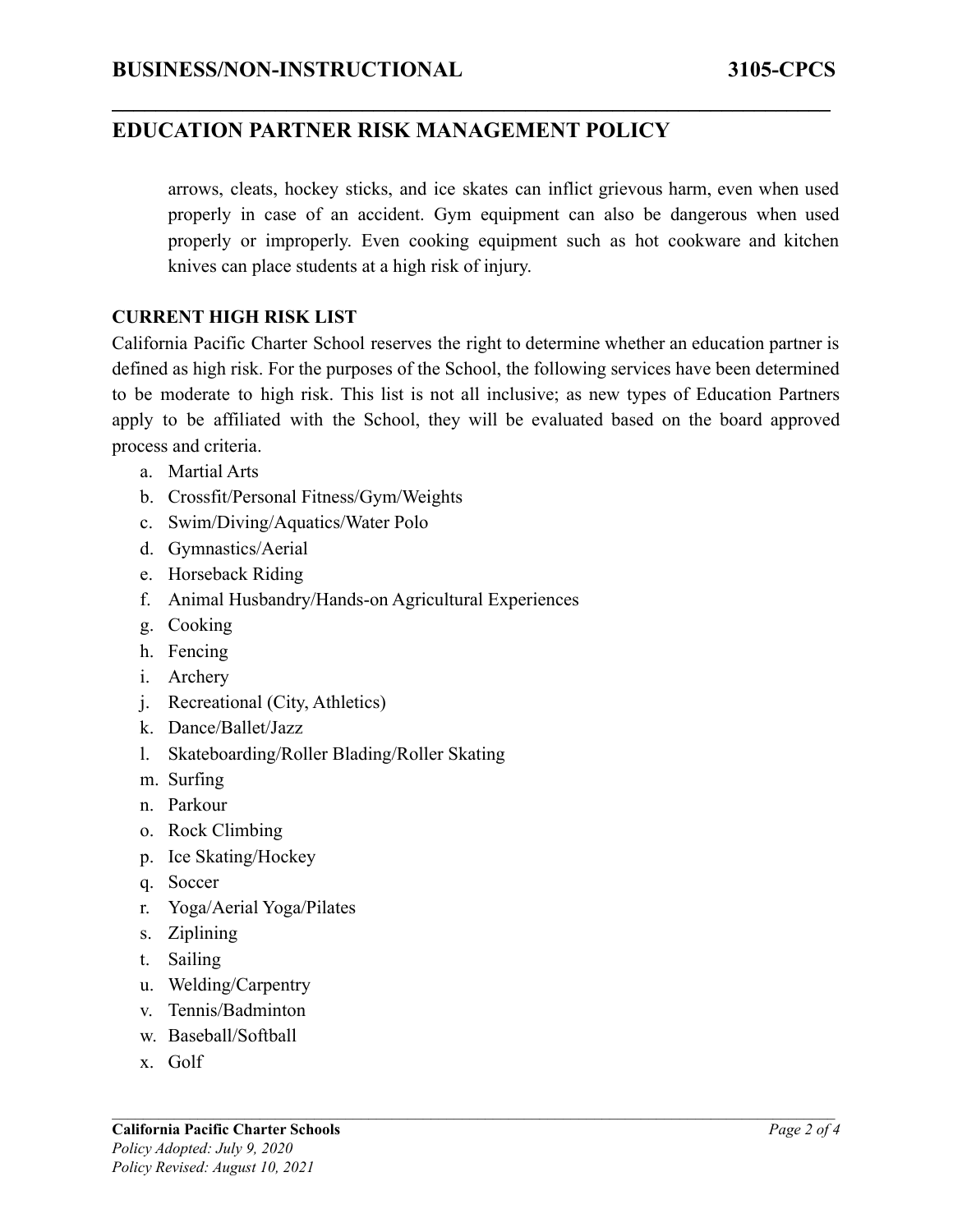- y. Driver's Ed
- z. Volleyball

*\*The above list of high risk service categories is not all-inclusive.*

#### **PROCESS**

The following steps are taken when a new Education Partner is being vetted for approval:

**\_\_\_\_\_\_\_\_\_\_\_\_\_\_\_\_\_\_\_\_\_\_\_\_\_\_\_\_\_\_\_\_\_\_\_\_\_\_\_\_\_\_\_\_\_\_\_\_\_\_\_\_\_\_\_\_\_\_\_\_\_\_\_\_\_\_**

- 1. If the course or activity that is provided by the Education Partner falls under one of the categories above, an Education Partner is considered to be high risk unless and until our vetting process provides it to be otherwise.
- 2. In order to determine whether or not an Education Partner should be labeled as high risk, the Education Partner Department (EPD) visits the website of the Community and Instruction Partner (if there is one) and any other websites that can give us more information, like Yelp. If the information found online is insufficient to make a determination, the EPD will contact the Education Partner directly to investigate the level of risk.
- 3. Unless the Education Partner is determined to be low risk after the research and investigation is complete, the Education Partner is added to our *List of Moderate to High Risk Education Partners* tab in our Education Partner Tracking Spreadsheet.
- 4. All Education Partners are asked to provide insurance.

### **STANDARD INSURANCE REQUIREMENTS**

- 1. *Low Risk Education Partners:* We accept proof of liability insurance from low risk Education Partners in the form of homeowners policies with a business rider and commercial liability certificates of insurance. We check to make sure the general liability per occurrence is at least \$100,000. If it is less than \$100,000, we investigate the service to determine whether or not it is acceptable.
- 2. *Moderate to High Risk Education Partners:* We require a commercial certificate of insurance with a \$1 million limit for each occurrence for general liability and \$1 million general aggregate coverage. We also require moderate to high risk Education Partners to list the following California Pacific Charter Schools of Operation as named insured:
	- *a. California Pacific Charter Los Angeles*
	- *b. California Pacific Charter San Diego*